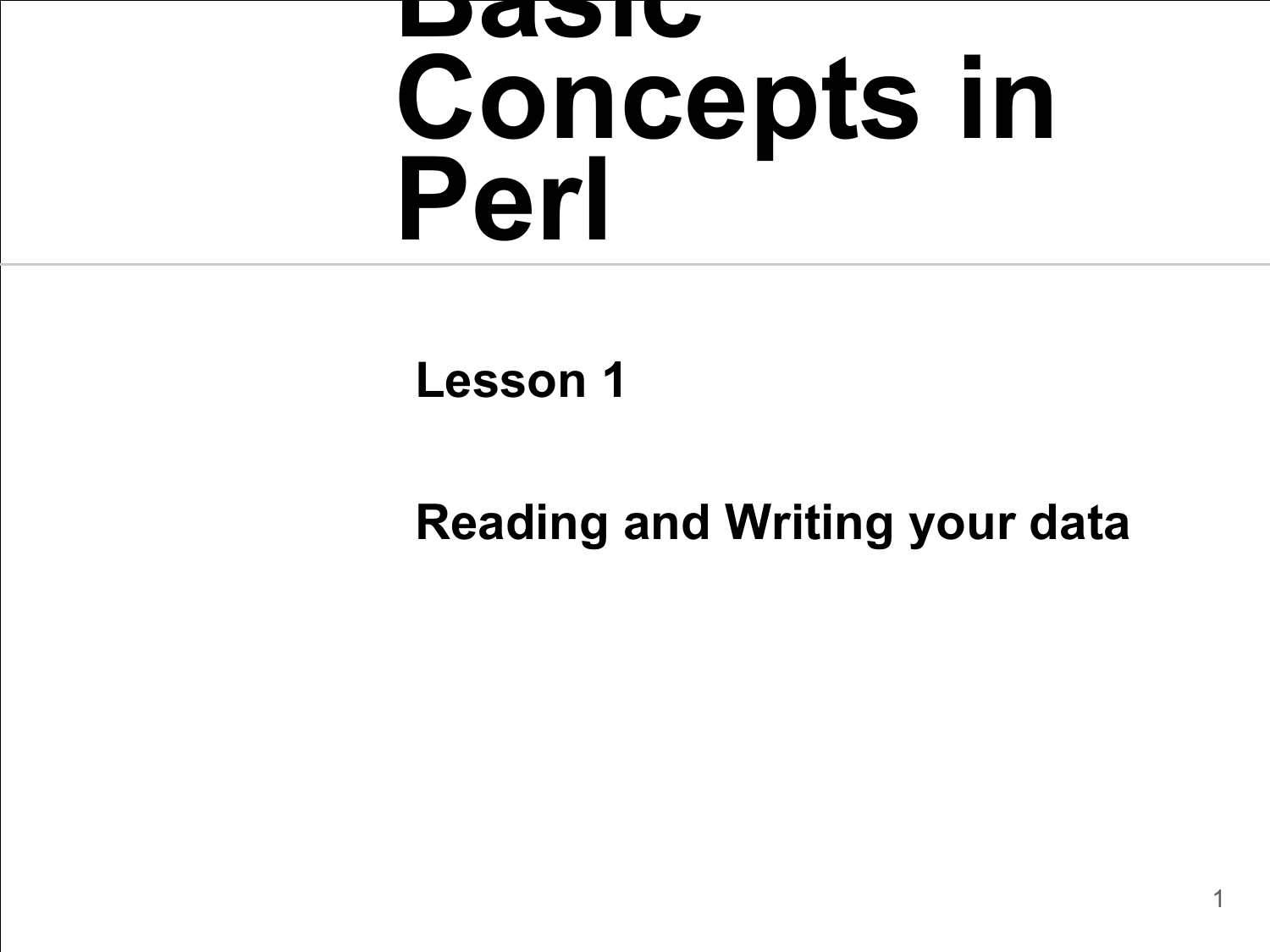# **Input and Output in Perl**

- Files are opened **with open HANDLE,** *string*
	- ▼ **STDIN, STDOUT** and **STDERR** already open
	- ▼ *string* defines **what** file gets opened **how**
	- **"file"** read only **"<file"** also read only **">file"** write only **">>file"** append to file
	- **"+<file"** open for reading and writing
- Example:
	- **\$file = "/AUTOEXEC.BAT";**
	- **open FH, \$file or die "Error opening \$file: \$!\n";** leaving out **\n** prints also the location of the error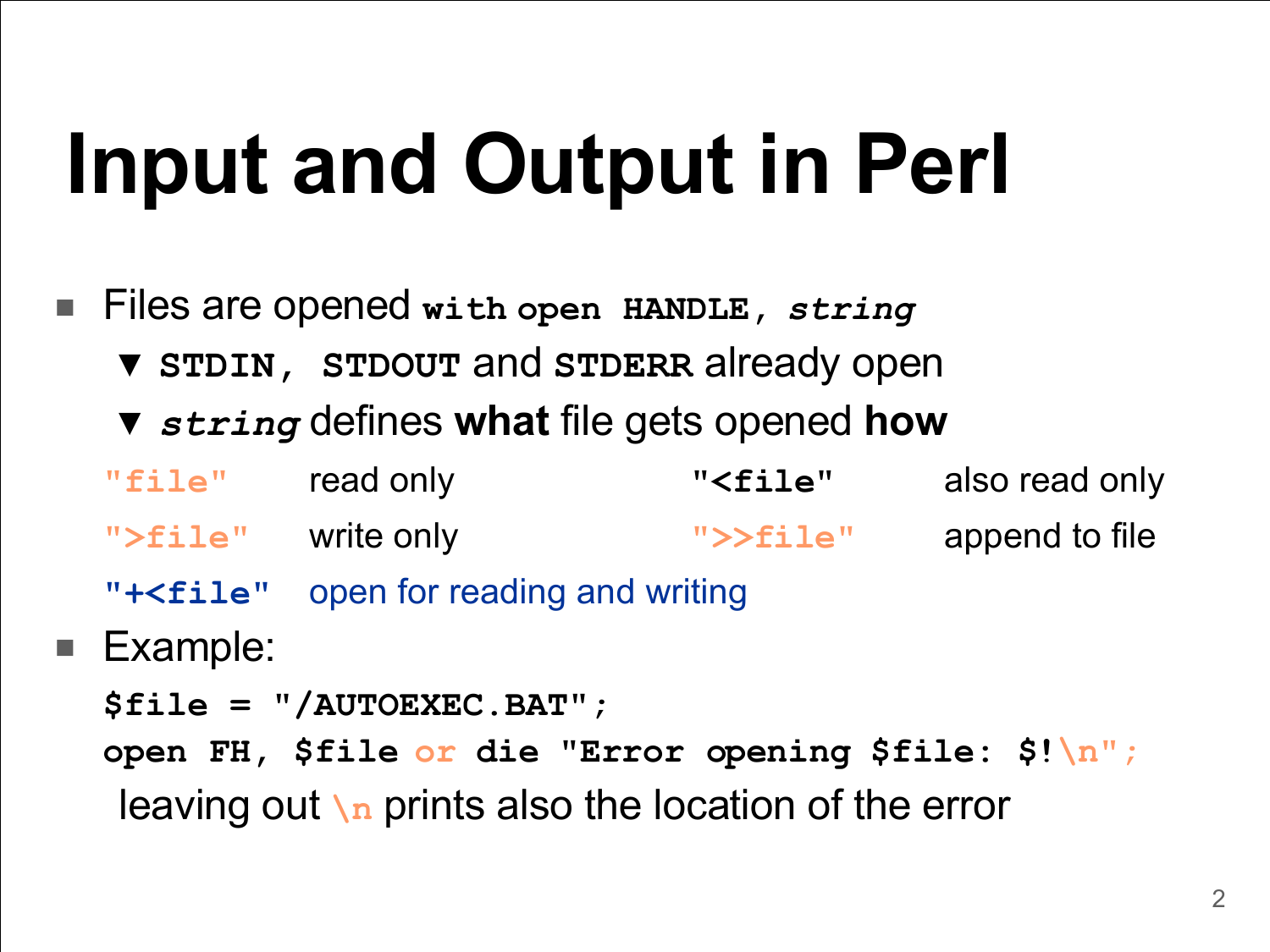#### **Short-Circuiting the Expression Evaluation**

no further evaluation, if truth value known

**\$a && print "1"; # print only if \$a true**

**\$a || print "2"; # print only if \$a false**

- Using these shortcuts is good practice, it helps often to avoid if/then/else constructs, the code gets more compact
- Do not overuse this feature, use it to increase readability
- **Readability is an important design criterion**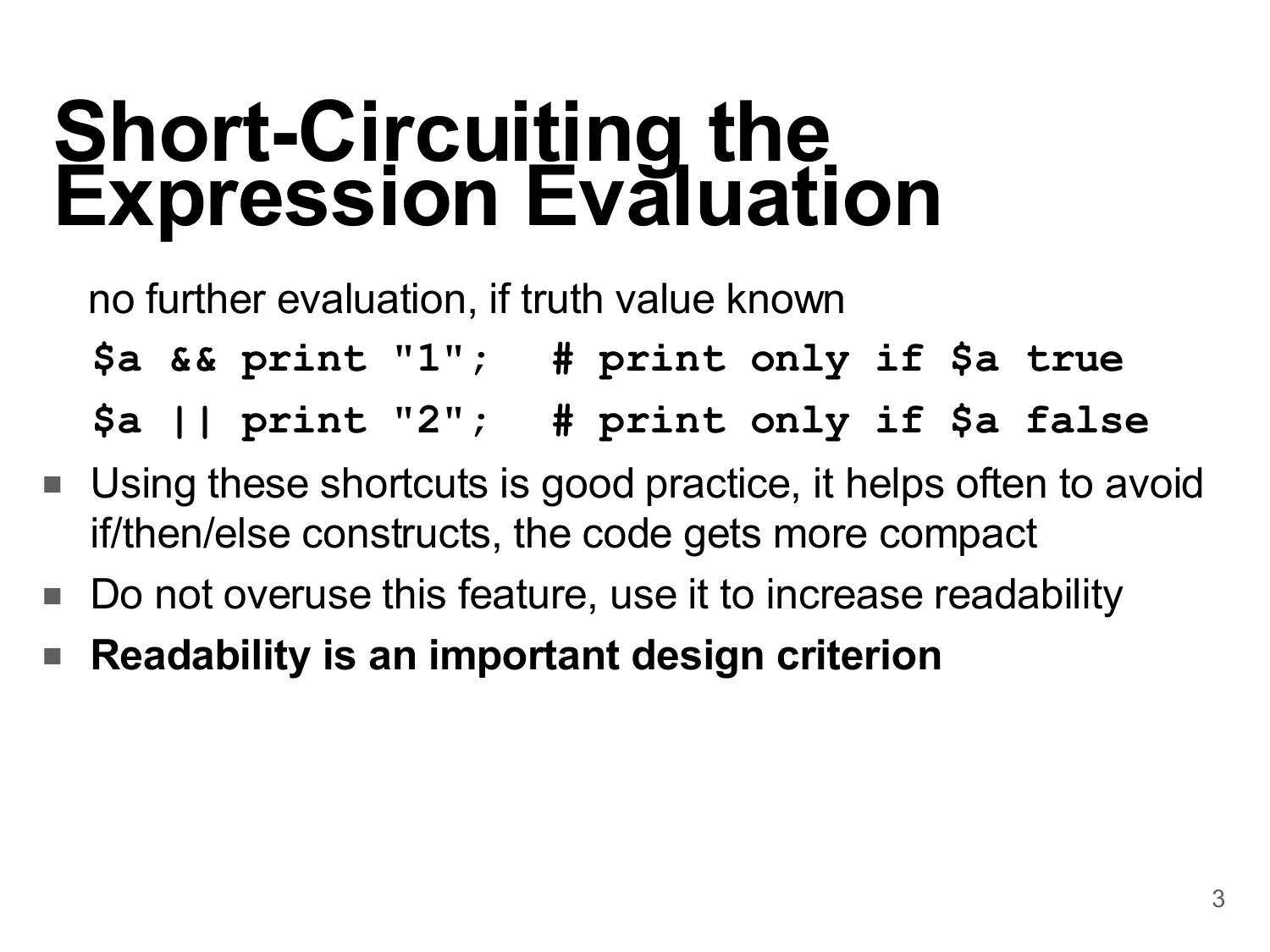# **I/O with external Programs**

- **"cmd|"** read from cmd **"|cmd"** write to cmd
- simultaneous reading and writing in Pipe not possible, but:
	- ▼ under UNIX there are the perl functions **open2/open3**
	- ▼ functions accessible after **use IPC::Open2;**
	- ▼ used for interprocess communication (IPC)
	- ▼ Queries are sent to an output pipe (to a daemon)
	- ▼ Answers are read from input pipe (response from daemon)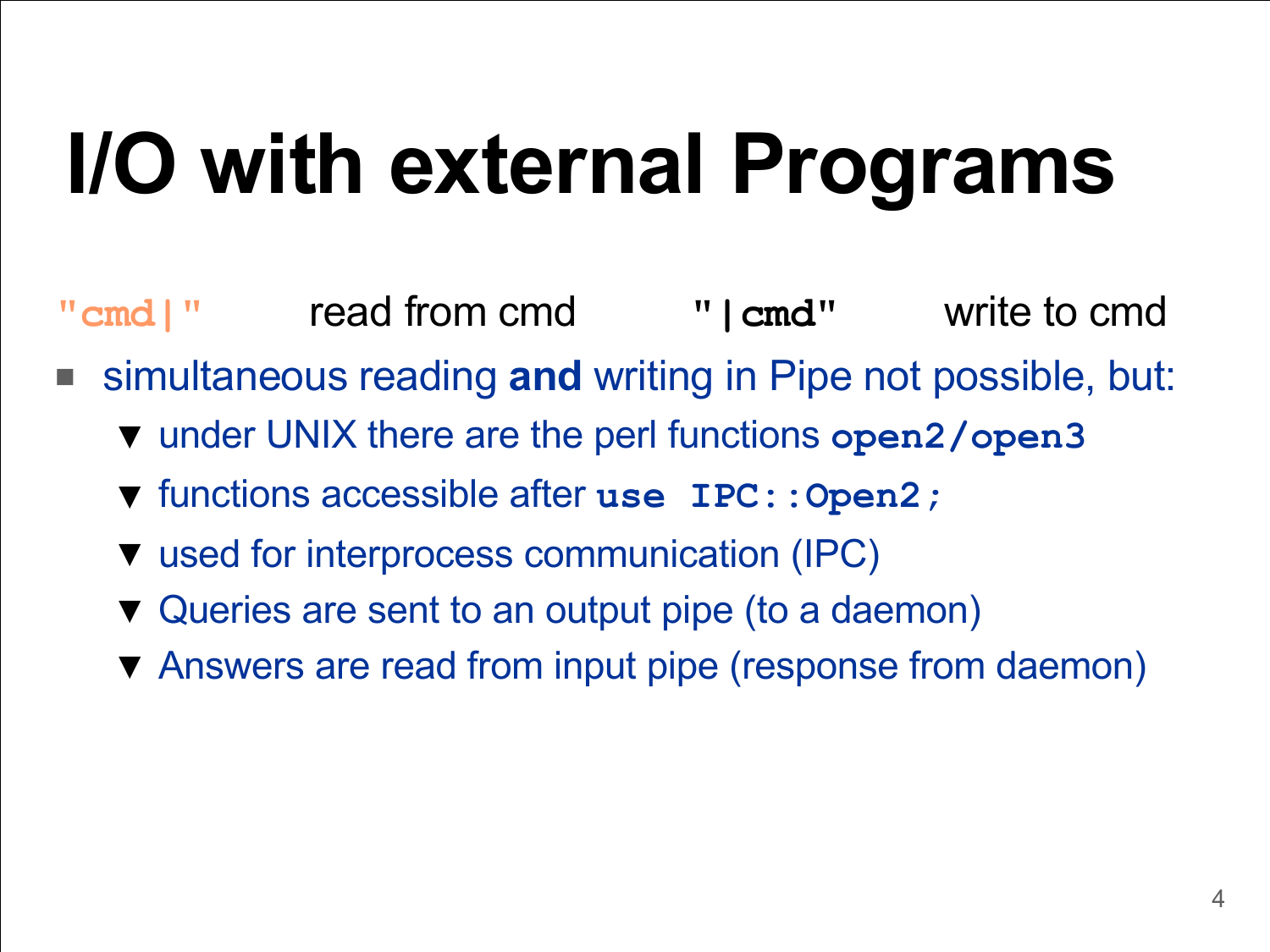# **Input Operations**

- Reading from a file with <**HANDLE**> ▼ in scalar context a line is returned ▼ in list context the **whole file** is returned in array!!!
- To store a handle in a variable the globbing operator \* has to be used: **\$handle = \*HANDLE;**
- **\$/** (InputRecordSeparator) defines what is a line! **undef \$/; #whole file \$/=""; #a paragraph (up to empty line) \$/ = \num; #a record of length <=num** even multicharacter strings are allowed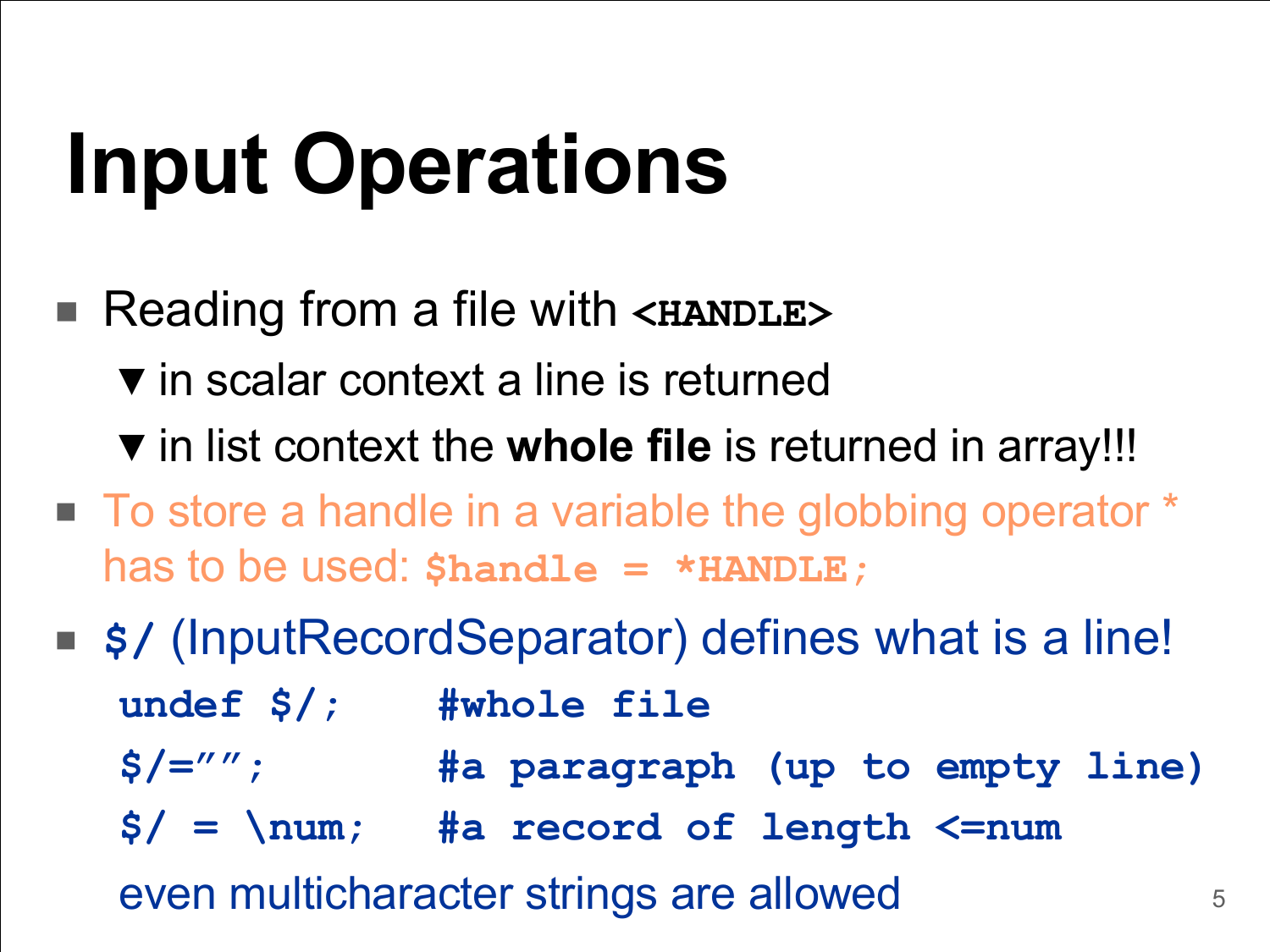# **Input Operations (2)**

- Special handle <>
	- ▼ a.k.a. diamond operator
	- ▼ interpret **@ARGV** as file names and read from there
	- ▼ if no (more) files in **@ARGV** read from **STDIN**
- Special handle **DATA** reads text after **DATA** or **END** in the current (script) file
- Reading of single chars with  $s$ <sub>c=getc</sub> HANDLE;
	- ▼ if **HANDLE** omitted, read from **STDIN**
	- ▼ Close files after end of I/O : **close HANDLE;**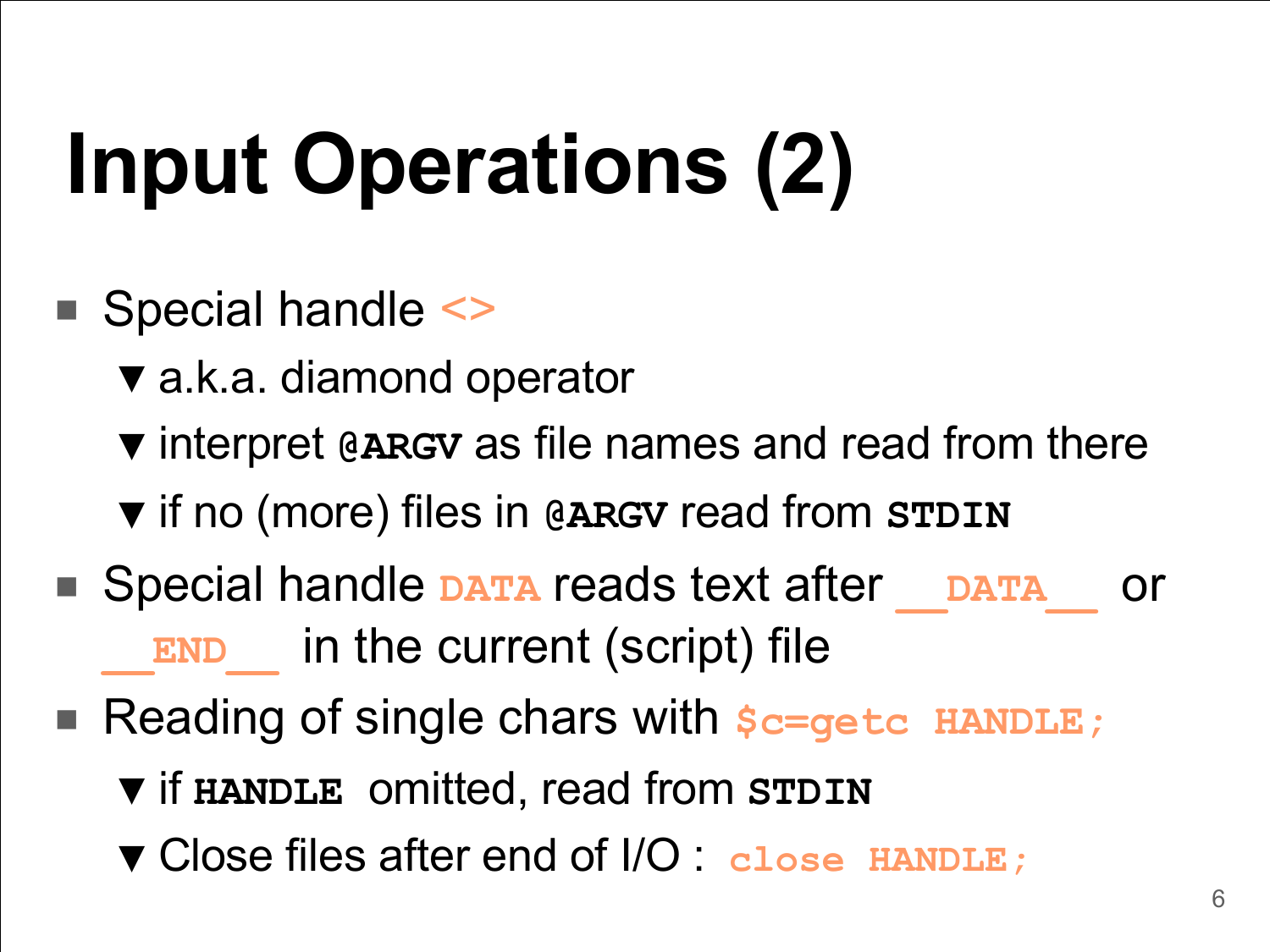#### **Example: File input**

```
# DATA Stream is already open (lines after __DATA__)
{ # a new scope starts here
   local $/; # only valid in this block
  $/ = "";
   $headers = <DATA>; # read all mail headers in one go
   close DATA;
  print $headers;
}
open PROG, "Ex1.pl";
$magic = getc(PROG) . getc(PROG);
close PROG;
print "Ex1.pl is a script\n" if $magic eq "#!";
```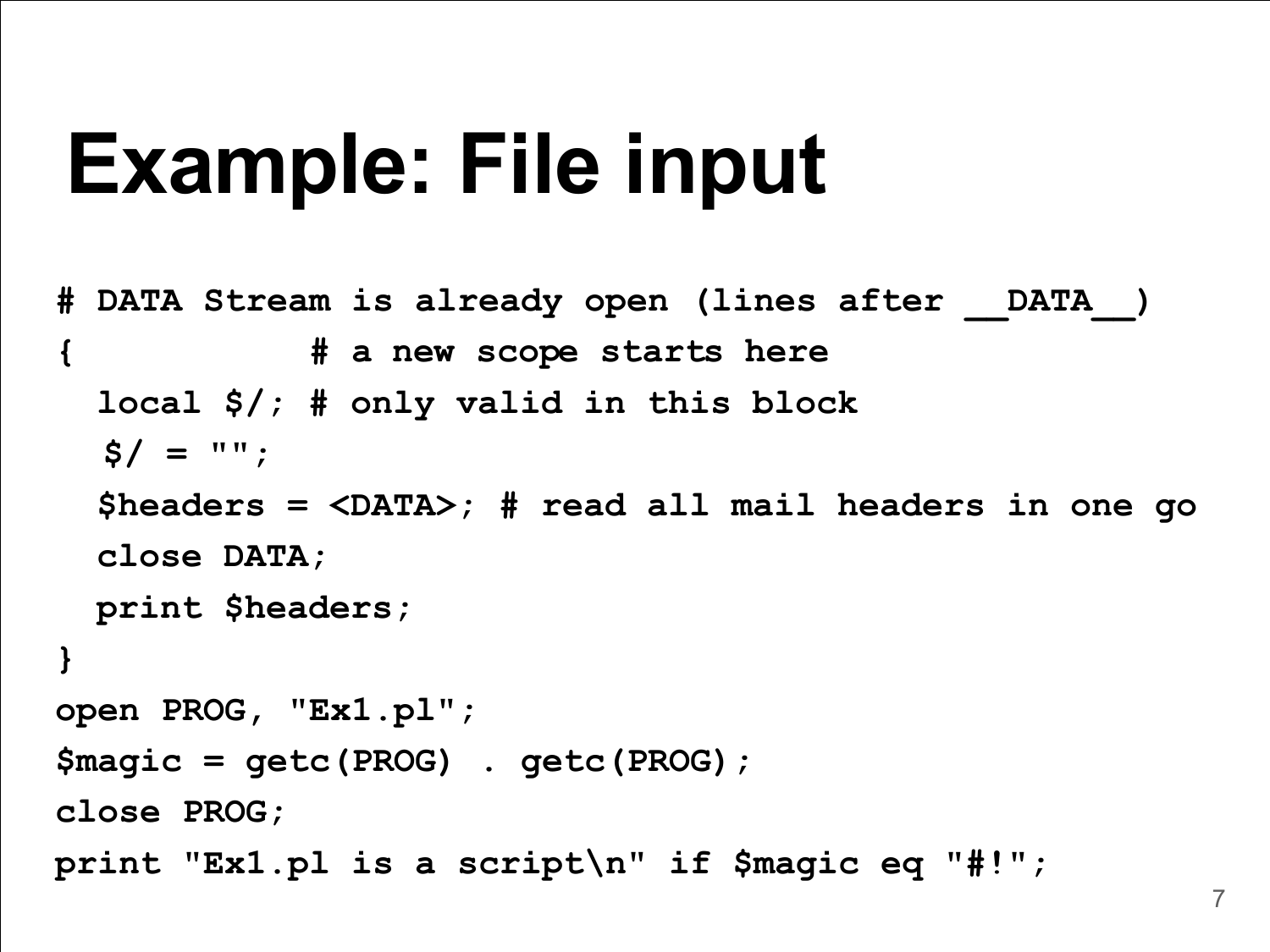#### **The readline function**

- GNU readline is a library to support command line input
	- ▼ has command line editing, command line history
	- ▼ several input modes (raw, hidden, cooked)
- Not in the core of perl, but available on CPAN
	- ▼ Term::ReadKey and Term::ReadLine
	- ▼ installed at DESY (both UNIX and NT)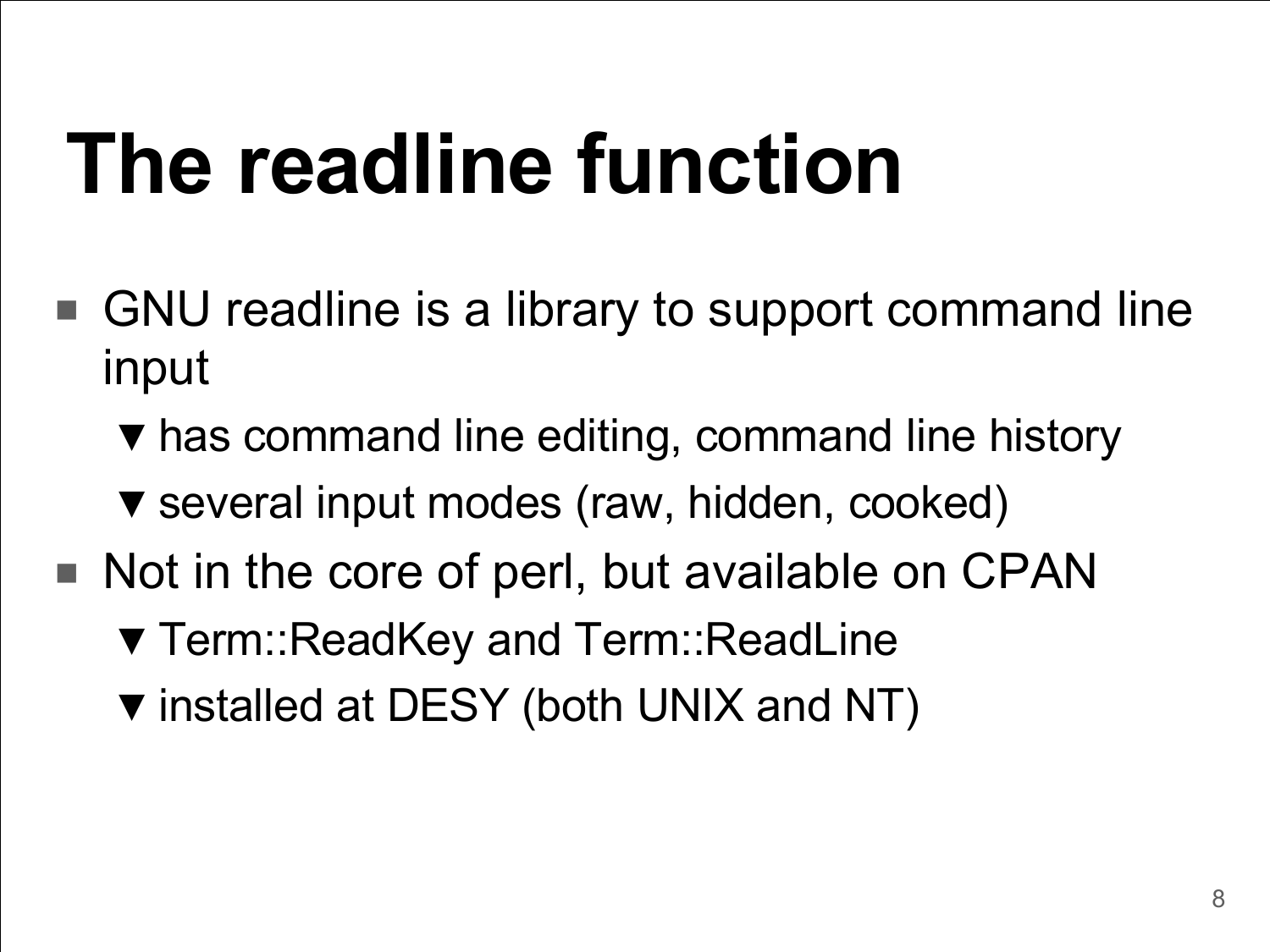#### **Programming a password dialog**

**use Term:: ReadKey;** 

**\*IN = \*STDIN;**

**ReadMode 2, IN; #hidden input**

**print "Your Password please: ";**

**my \$password = ReadLine 0, IN; print "\nYour Password was \$password";**

**ReadMode 0, IN; #normal input**

**close IN;**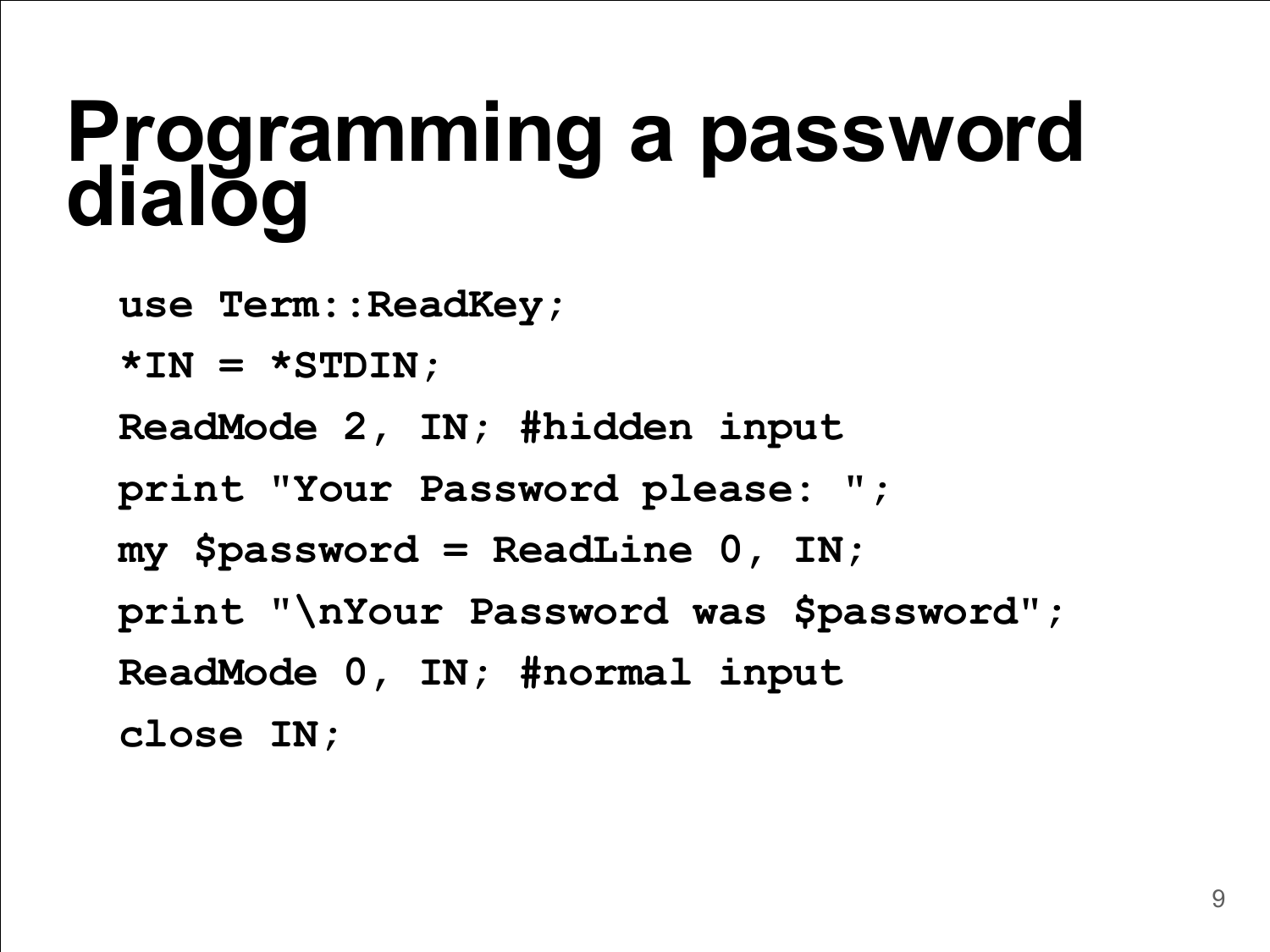### **Reading Directories**

■ works like reading of files:

```
opendir HANDLE, string;
  while (<HANDLE>) {
     readdir HANDLE; #$_ now contains Filename
......
  }
  #or without while: @files = readdir HANDLE;
  closedir HANDLE;
```
- only filenames without path information returned
- all files (even . and ..) get returned by readdir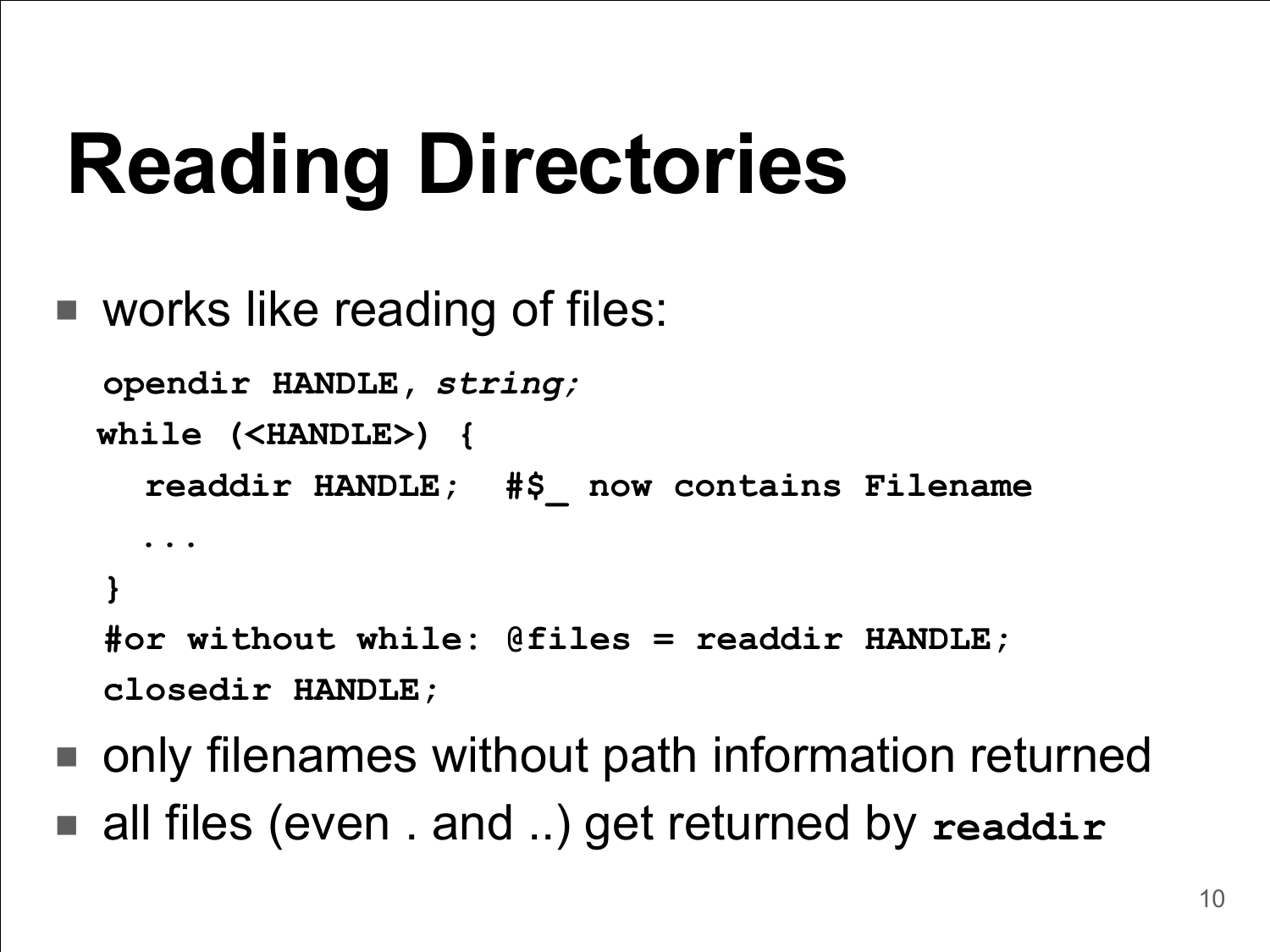# **Output Operations**

- Output with **print HANDLE** *list* **# no Comma!**
- Better control with printf HANDLE *format, list*
- If **HANDLE** omitted then output to **STDOUT**
- Alternatively data can be written by defining **FORMATs** and use the function **write** (rarely used)
- When using pipes a flush of the buffers after each print/write can be necessary ("unbuffered"): **\$|=1;**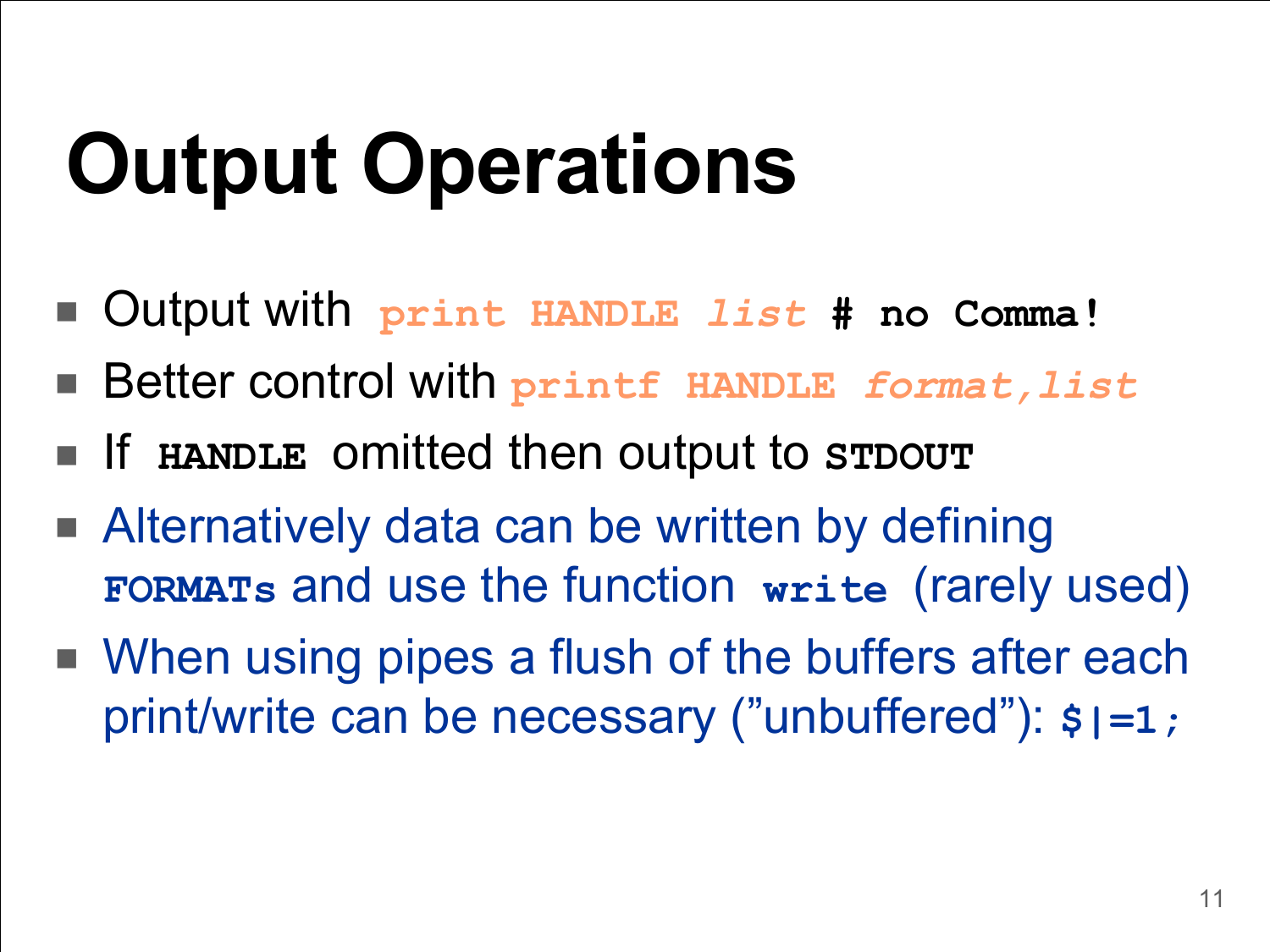#### **Changing the print functionality**

- **print** can be influenced by **\$\, \$,** and **\$"**
- Output record separator is added after each record **{ local \$\="\n"; # \n gets added now print "no linefeed required here"; }**
- Output field separator is added after each element **{ local \$,=","; #elements get separated by , print "System is \$^O", "did you know?\n";}**
- List separator is added after each list element in a double quoted string
	- **{ local \$"="-"; local \$\="\n"; local \$,="+";** 
		- **@a=qw(1 2); print @a,"@a"; }# 1+2+1-2\n**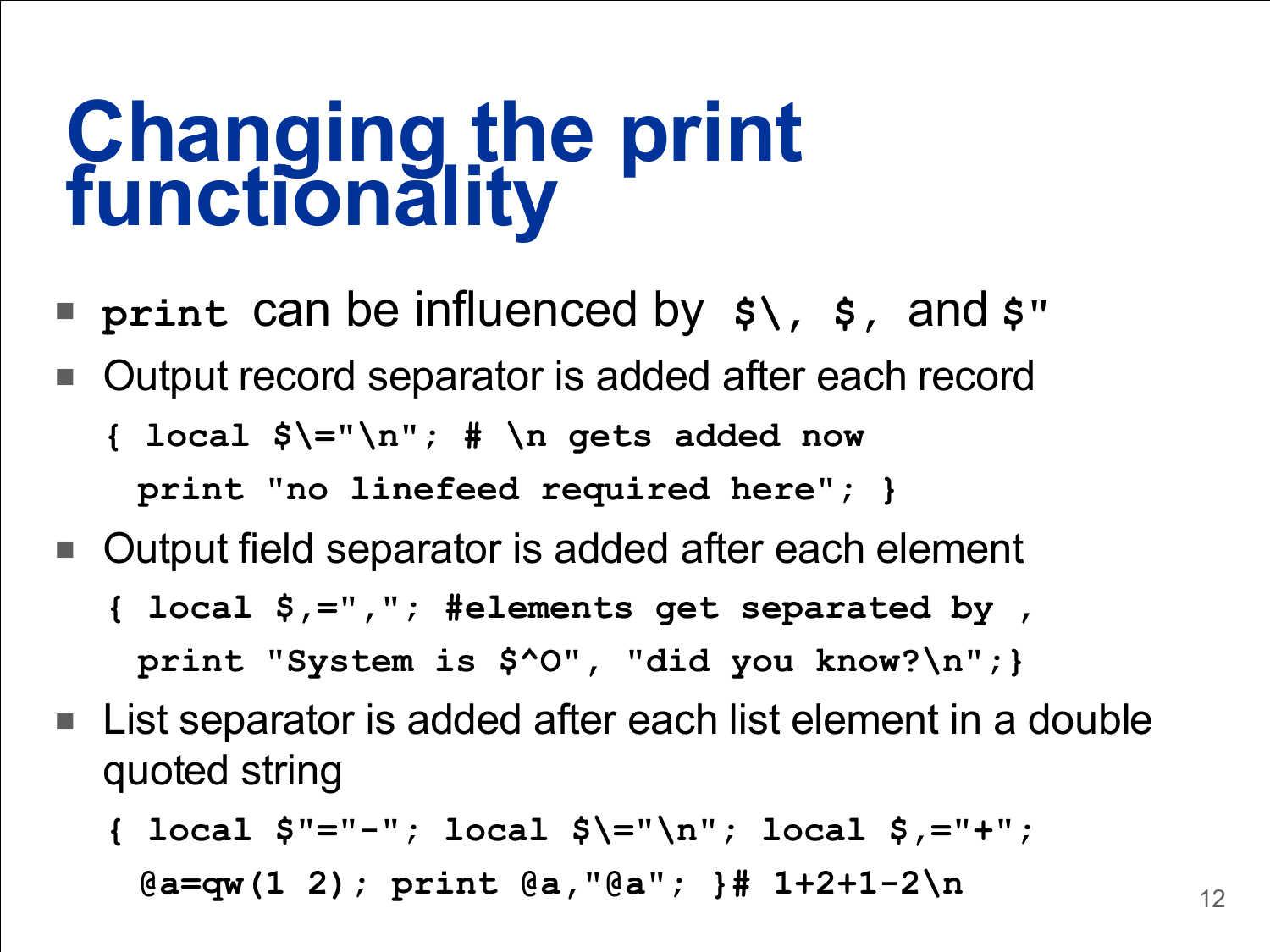#### **Low Level I/O**

- For better control and speed, but more difficult
- **sysopen HANDLE, PATH, FLAGS, [MASK]**opens files
- **read** , **sysread** read a number of bytes (like **getc**) **sysopen PROG,** *"Ex1.pl"***, O\_RDONLY; \$magic = sysread PROG, 2, 0; close PROG; print "Ex1.pl is a script\n" if \$magic eq "#!";**
- **syswrite** write a number of bytes
- **tell/telldir** get position in file/directory
- **seek/seekdir** jump to position in file/directory
- **truncate** the contents of a file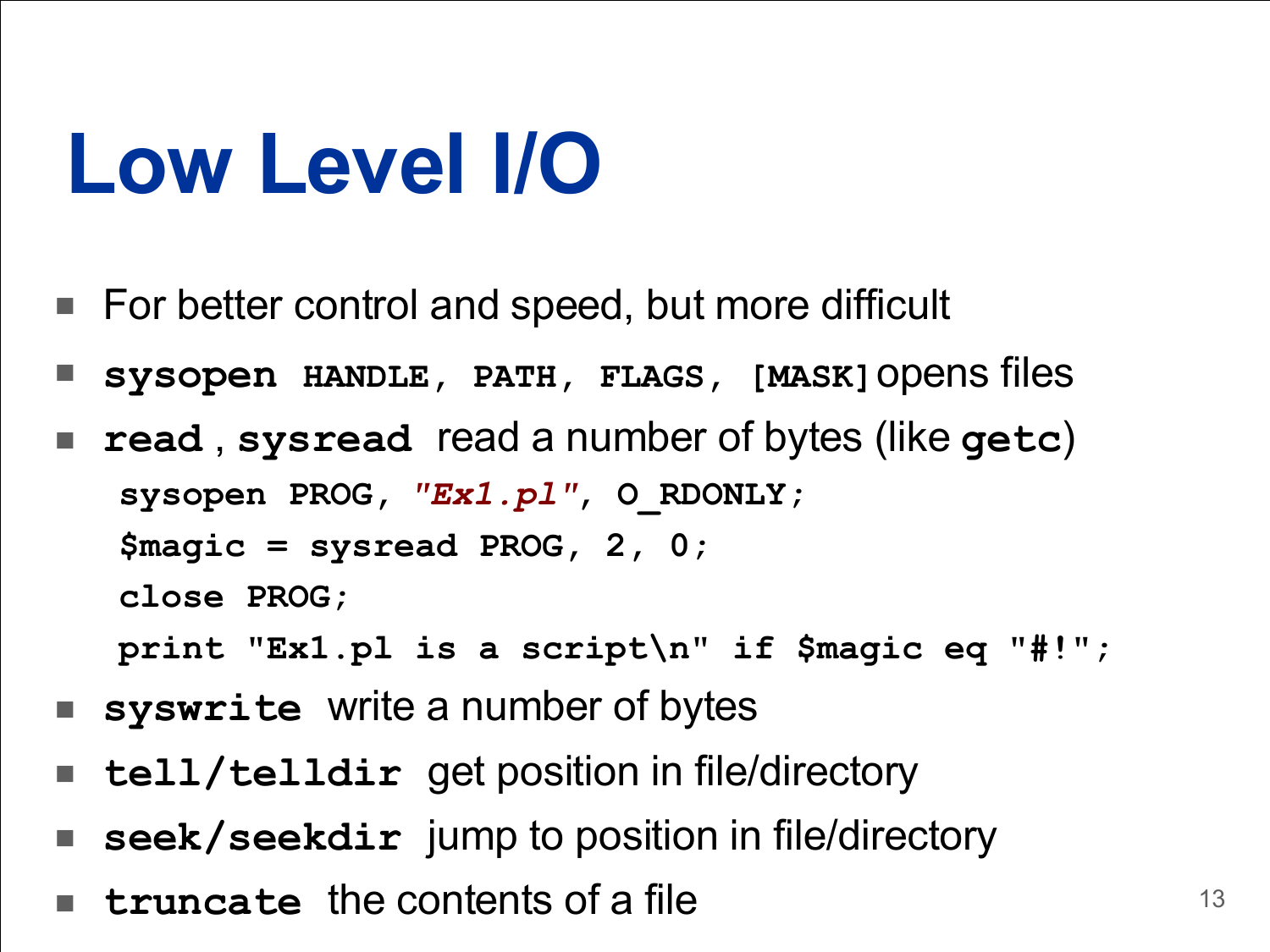# **Reading compressed files**

```
■ Compress::Zlib handles I/O with compressed files
  # determine current directory
  # for portable file name manipulation see also File::Spec
  use Cwd;
  use Compress::Zlib;
  # read a gzipped file and count the lines in there
  my $file = shift;
  mv $lines = 0;
  my $gz = gzopen($file, "rb") 
            or die "Cannot open $file: $gzerrno\n" ;
  while (\frac{5}{9}qz - \frac{5}{qz} \neq 0) {
       $lines++;
   }
  die "Error reading from $file: $gzerrno" . ($gzerrno+0) . "\n"
        if $gzerrno != Z_STREAM_END ; 
   $gz->gzclose() ;
  print "File $file contains $lines lines\n";
```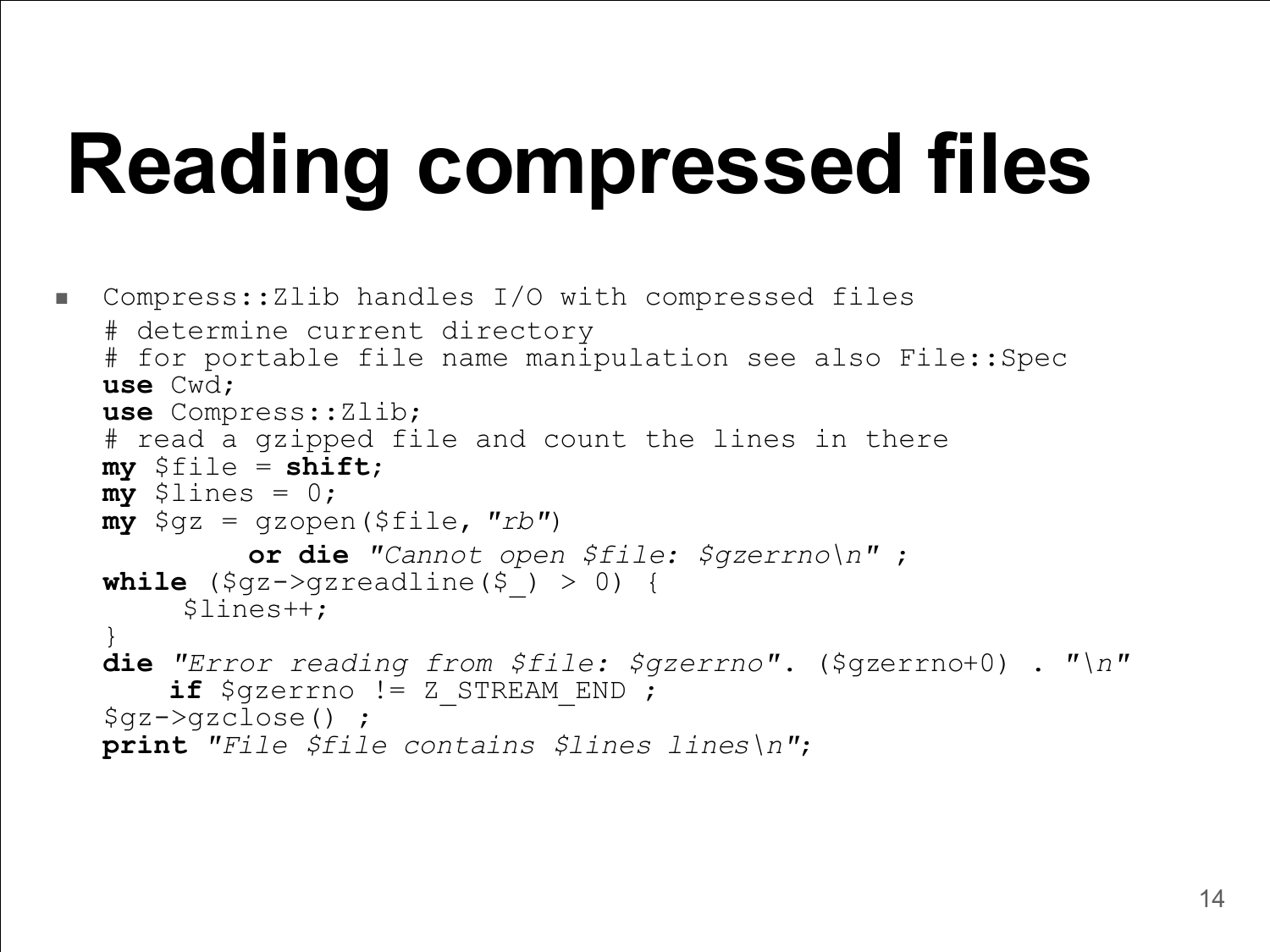# **Writing compressed files**

- Compress a file with maximum compression
- Use the same module: **Compress::Zlib**
- lookup the documentation using perldoc
- Get more info with man zlib
- Finally find the real info in /usr/include/zlib.h (UNIX)
- See file **01qzwrite.pl** for a working script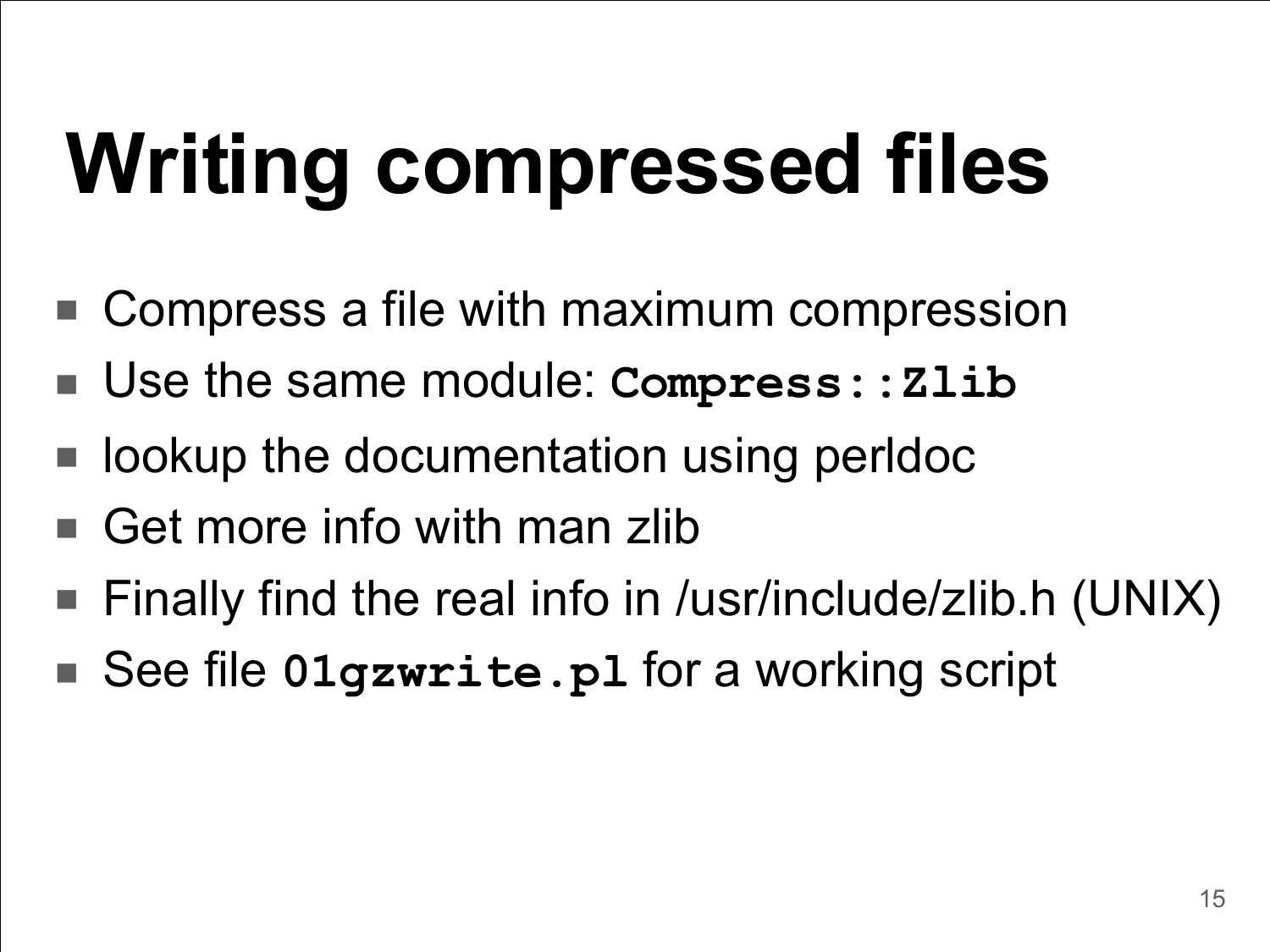# **Working with the Filesystem**

Select Elements Many Function equivalents of UNIX/NT Commands ▼ **chdir**(cd), **chmod, chown**(chown, chgrp) ▼ **link** (ln), **symlink** (ln -s) ▼ **mkdir, rmdir, unlink** (rm), ▼ utime(acts on access and modify time, does not create files) ■ Access to file information using stat, 1stat, operators **\$file = "Ex1.pl"; (\$mode, \$size) = (stat \$file)[2,7]; printf "File \$file (length %d) has mode bits %o\n" , \$size, \$mode;** Result wrapped into a list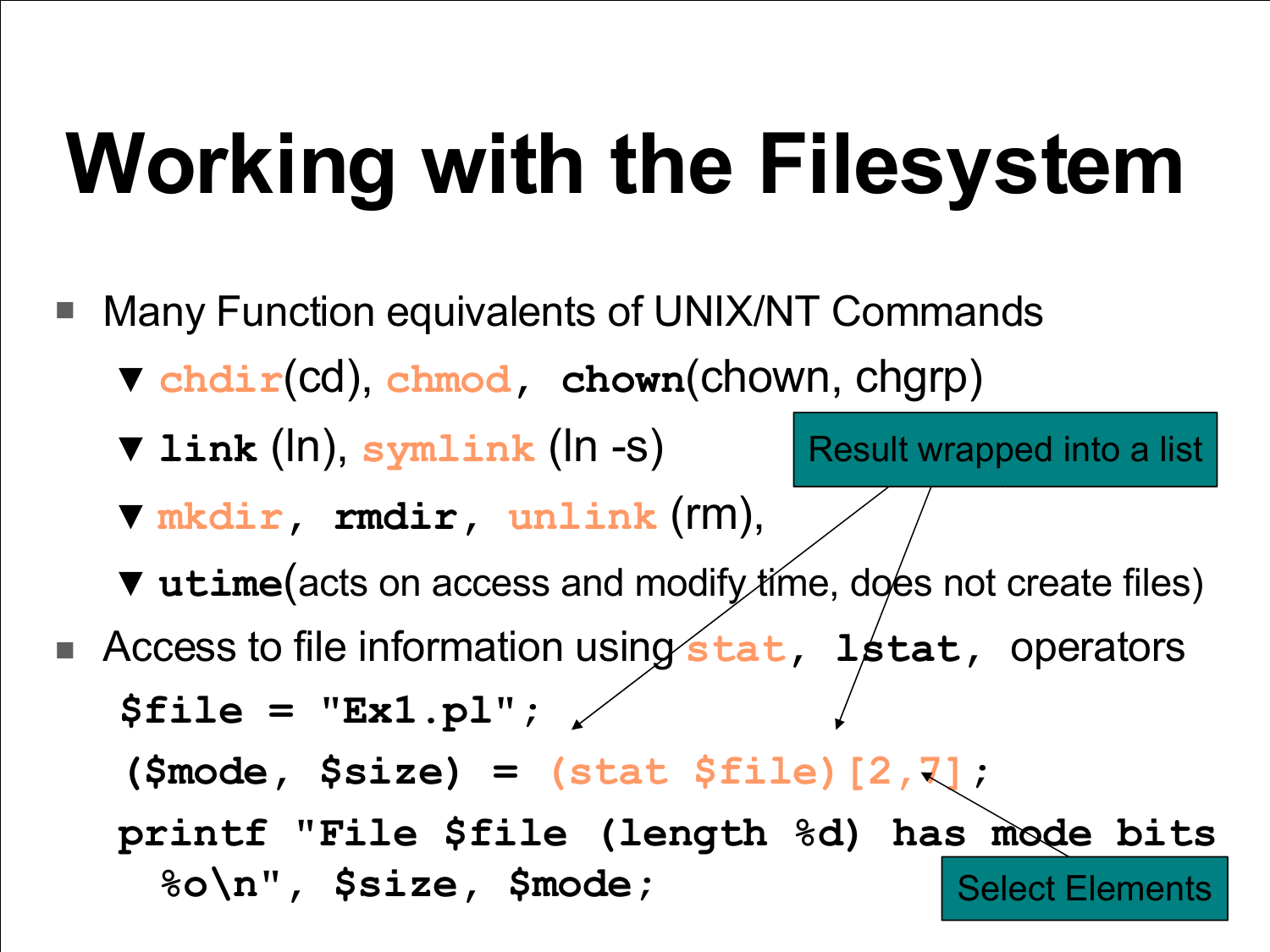# **Temporary files**

- Big security hole if done improperly: The wrong way: **open (TMP, "/tmp/foo.\$\$") ...# seen in many places**
- To be immune to security threats the file should
	- ▼ not reside in world writable directories
	- ▼ not have a predictable name
	- ▼ not already exist
- Hackers can place a hard or symlink in places where you are going to write. Instead of writing a temporary file you can find yourself overwriting important data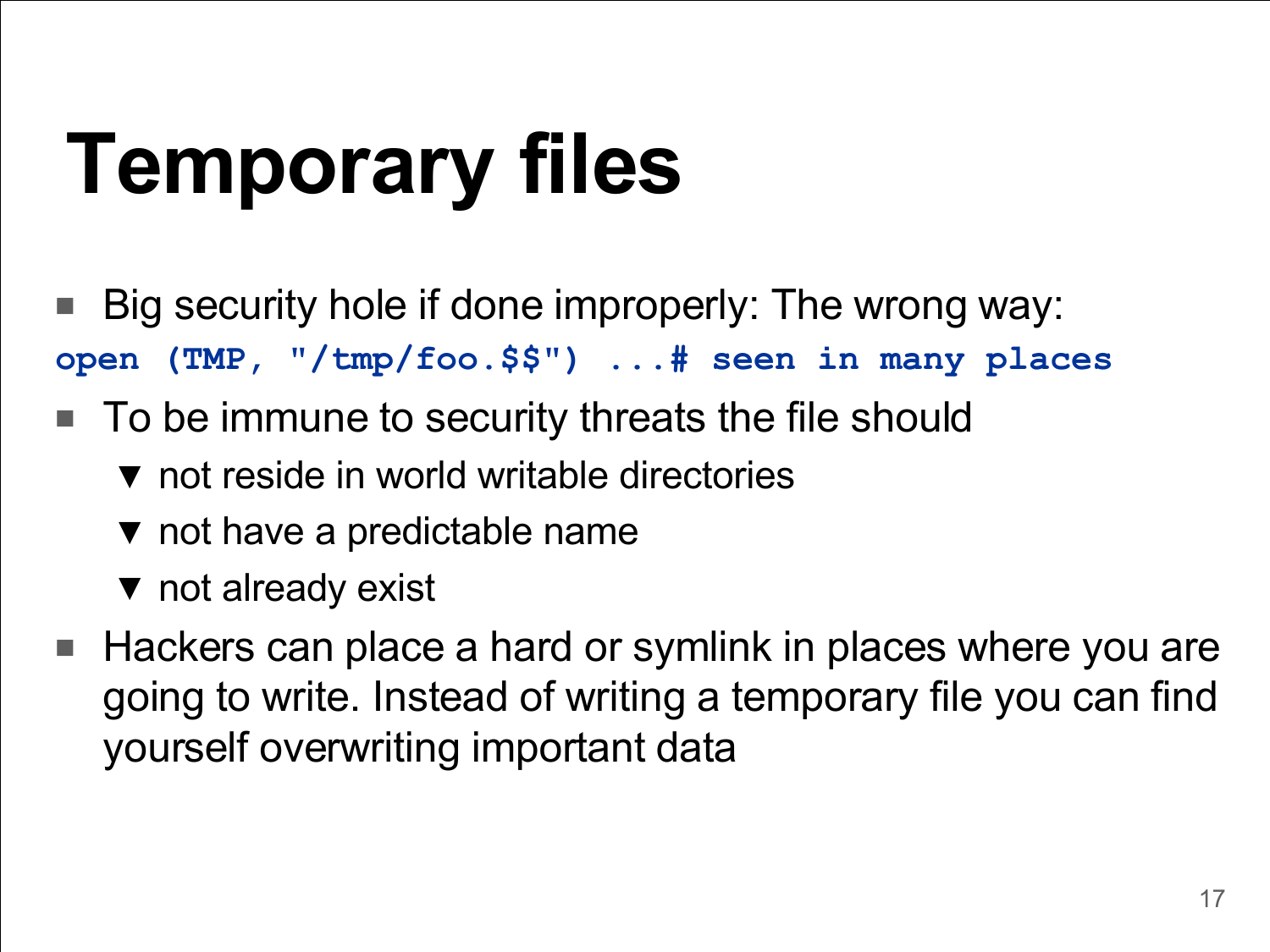# **Temporary files (2)**

```
■ The correct way without File::Temp
  use POSIX;
  do { $name=tmpnam();
  } until sysopen(TMP,$name,O_RDWR|O_CREAT|O_EXCL,0600);
  # do something with TMP
  close TMP;
  unlink $name;
■ With perl 5.6 and newer you can say
  use File::Temp "tempfile";
```

```
(*TMP, $filename) = tempfile();
```

```
# do something with TMP
```
**close TMP;**

**unlink \$filename;**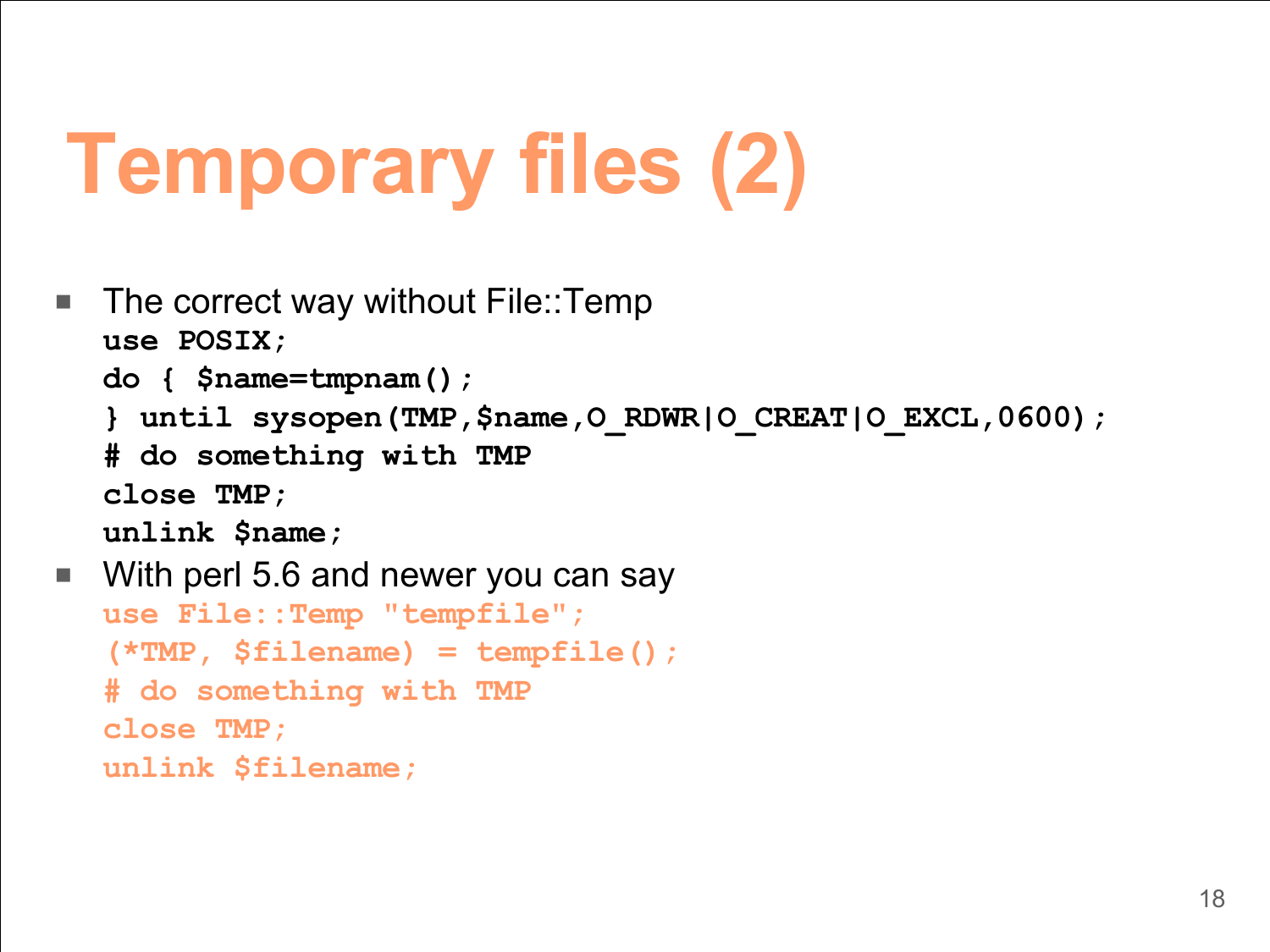### **Where to read more**

- Tutorial
	- ▼ perldoc perlopentut
- bidirectional communication
	- ▼ perldoc perlipc
- IO Layers
	- ▼ perldoc perlIO
- Function definitions
	- ▼ perldoc open, sysopen, opendir, readdir, flock, ....